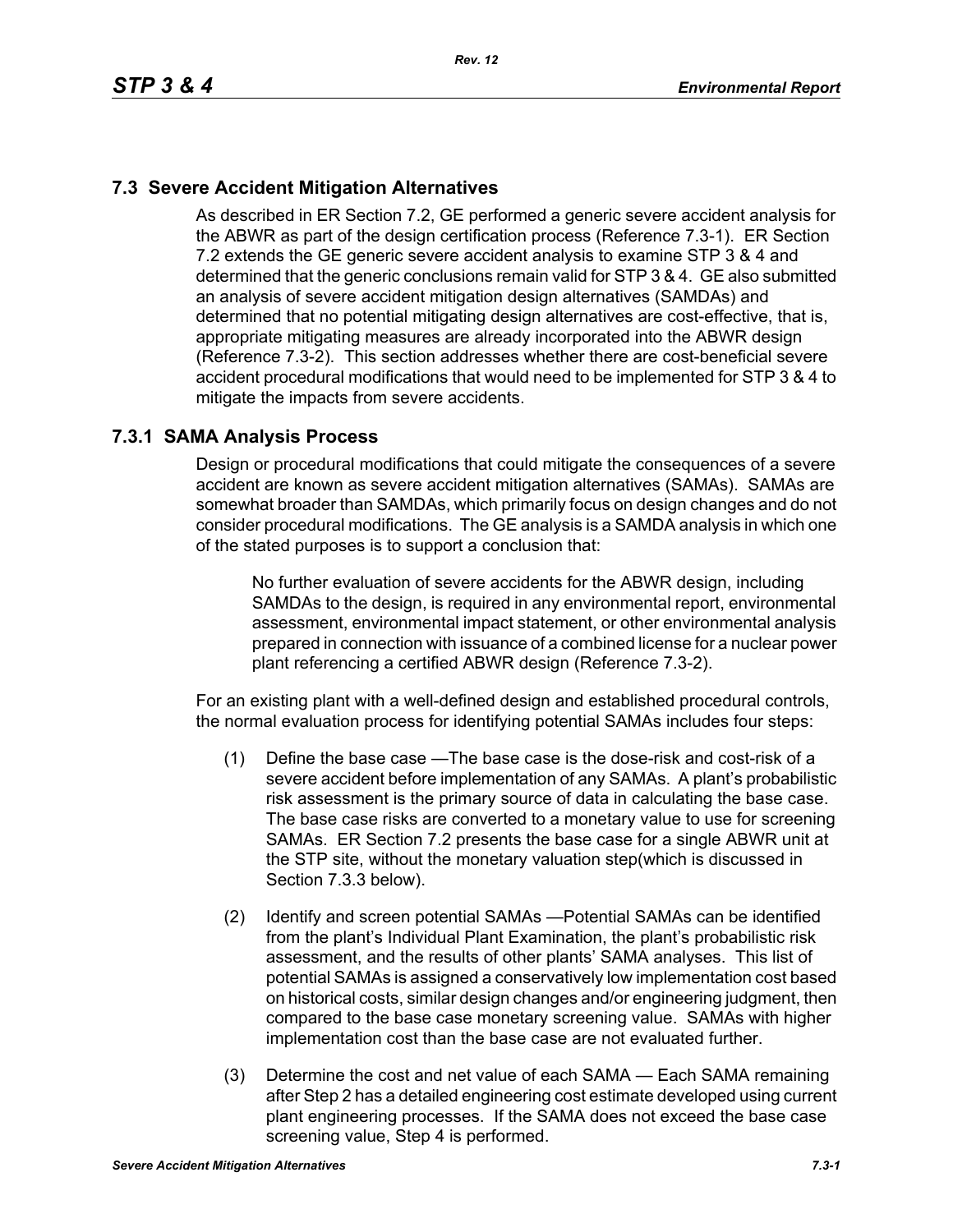(4) Determine the benefit associated with each remaining SAMA — Each SAMA that passes the screening in Step 3 is evaluated using the probabilistic risk assessment model to determine the reduction in risk associated with implementation of the proposed SAMA. The reduction in risk benefit is then converted to a monetary value and compared to the detailed cost estimate developed in Step 3. Those SAMAs with reasonable cost-benefit ratios are considered for implementation.

Since the GE analysis has shown that there are no additional cost-beneficial design modifications, no further assessment of design modifications is required. In the absence of an existing plant with established procedural controls, the STP SAMA analysis thus is limited to determining the magnitude of plant-specific procedural modifications that would be cost-effective. Determining the magnitude of cost-effective procedural modifications is the same as "1. Define base case" for existing nuclear units. The monetary value of the base case benefit is calculated by assuming the current dose-risk of the unit could be reduced to zero and assigning a defined dollar value for this reduction in risk. Any procedural change with a cost that exceeds the benefit value would not be considered cost-effective.

The dose-risk and cost-risk results from the ER Section 7.2 analyses are converted to monetary value in accordance with methods established in NUREG/BR-0184 (Reference 7.3-3). NUREG/BR-0184 presents methods for determining the value of decreases in risk using four types of attributes: public health, occupational health, offsite property, and onsite property. Any SAMAs in which the conservatively low implementation cost exceeds the base case monetary value would not pass the screening in Step 2. If the STP baseline analysis produces a monetary value of the benefit that is below the cost expected for implementation of any SAMA, the remaining steps of the SAMA analysis are not necessary.

#### **7.3.2 ABWR SAMA Analysis**

In the certification process, only design alternatives were of interest. The GE SAMDA analysis is presented in the Technical Support Document for the ABWR (Reference 7.3-2). The monetary valuation of the averted cost-risk (defined as the monetary valuation of reducing the base case core damage frequency to zero) was based solely on the cumulative dose-risk over the 60-year life of the plant, assuming the NRCgenerated value of \$1000 per person-rem. The resulting dose-risk was determined to be 0.269 person-rem (4.48 × 10-3 person-rem per reactor year), so the averted costrisk was calculated to be \$269. GE determined that no design change would be costeffective with this low value of averted cost-risk.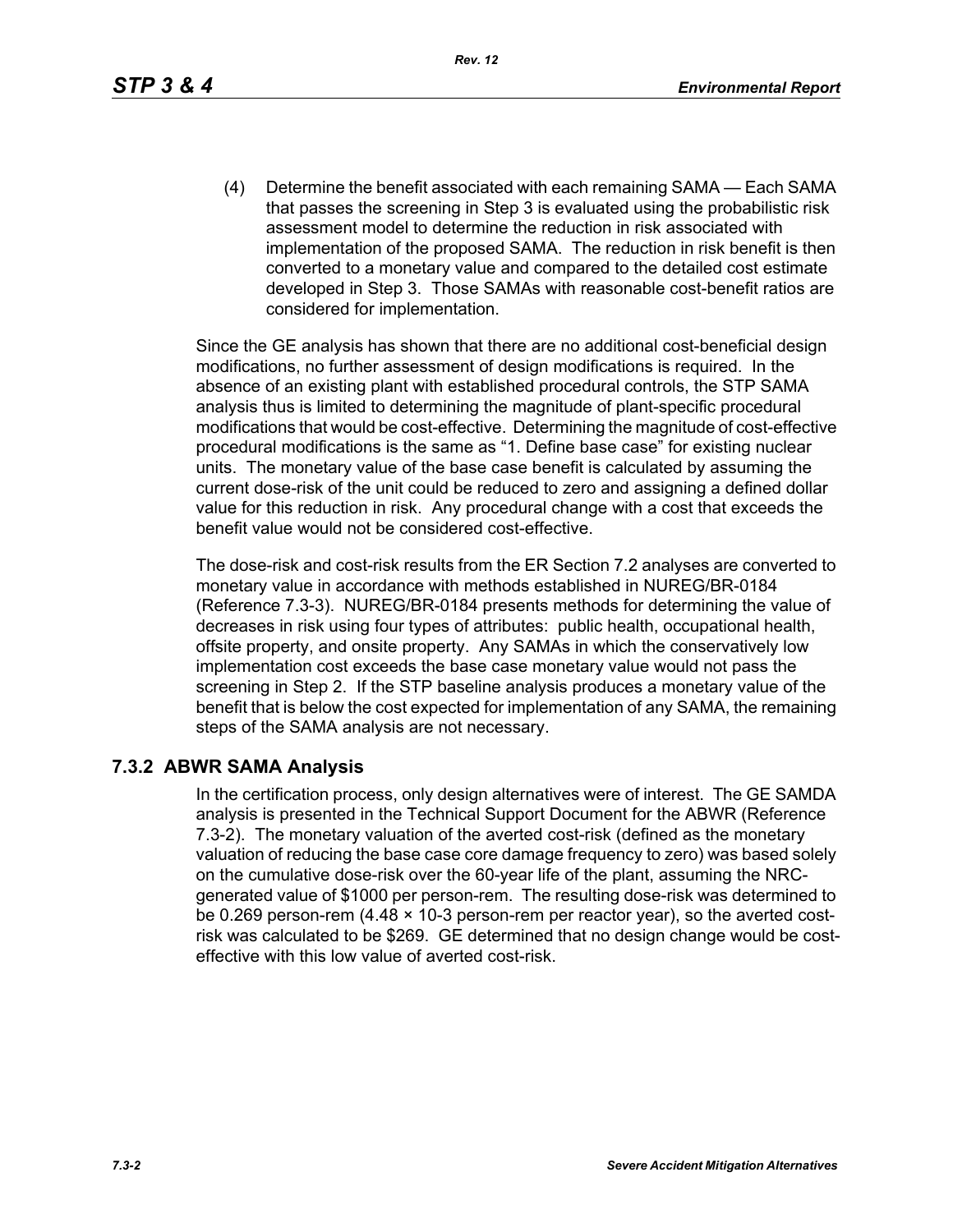# **7.3.3 Monetary Valuation of the STP 3 & 4 Cost-Risk**

The principal inputs to the base case calculations are as follows:

| Dose-risk              | $4.3 \times 10^{-3}$ person-rem per reactor year (reported in<br>Table 7.2-1) |
|------------------------|-------------------------------------------------------------------------------|
| Cost-risk              | 2.6 dollars per reactor year (reported in Table 7.2-1)                        |
| Dollars per person-rem | \$2000 (provided in NUREG/BR-0184)                                            |
| Licensing period       | 40 years                                                                      |
| Economic discount rate | 7% and 3% (recommended in NUREG/BR-0184)                                      |

With these inputs, the monetary valuation of reducing the base case core damage frequency to zero is presented in Table 7.3-1. The monetary valuation, known as the maximum averted cost-risk, is conservative because no SAMA can reduce the core damage frequency to zero.

The maximum averted cost-risk for a single ABWR at the proposed STP site is \$6,900. Even with a conservative 3% discount rate, the valuation of the averted risk is only approximately \$12,500.

These values are higher than the GE generic analysis result of \$269. However, the GE analysis (Reference 7.3-2) used a different methodology that did not calculate a costrisk for each accident sequence, did not calculate net present value, and used \$1000 per person-rem instead of \$2000. If STPNOC were to perform the analysis described in ER Section 7.2 using the GE methodology (Reference 7.3-2), the resulting dose-risk value would be \$258. This \$258 value is approximately the same as the GE value. Even using the STPNOC values, the results of the SAMDA analysis performed by GE for the ABWR would not be affected; i.e., there still would be no cost-effective design alternatives.

Due to the costs associated with processing administrative changes (including training costs), administrative changes are likely to cost more than the maximum averted costrisk of \$6,900 (or even \$12,500). Furthermore, since administrative changes would likely have a small impact on risk, the reduction in risk benefit of administrative changes will likely be substantially less than the cost of the administrative changes. Therefore, it may be concluded that administrative changes are not reasonable SAMAs.

Evaluation of specific administrative controls will occur when the STP 3 & 4 design is finalized and plant administrative processes and procedures are being developed. At that time, appropriate administrative controls on plant operations would be incorporated into the management systems for STP 3 & 4.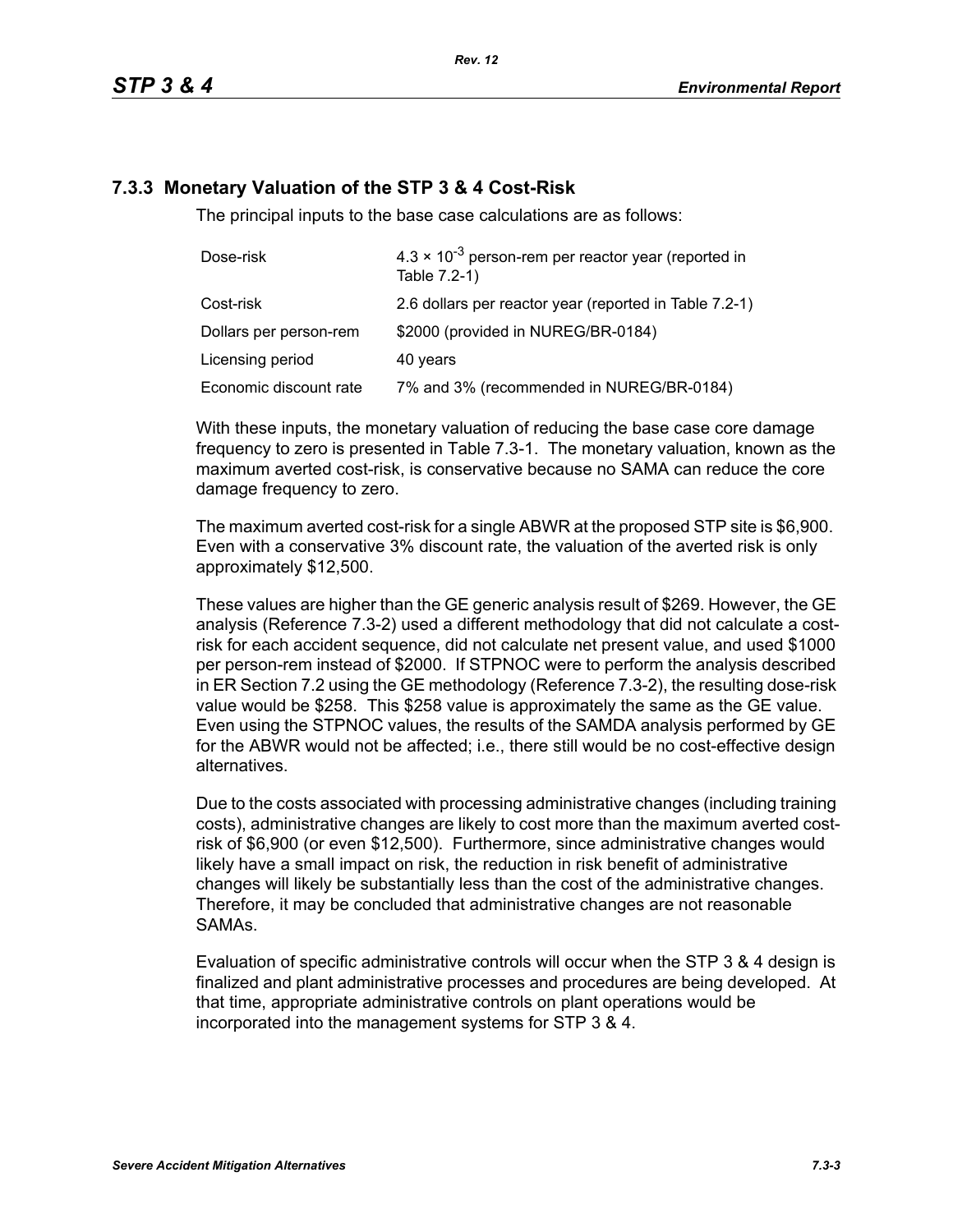# **7.3.4 References**

- 7.3-1 "Probabilistic Evaluations," Chapter 19D, ABWR Standard Safety Analysis Report, Amendment 35, General Electric.
- 7.3-2 "Technical Support Document for the ABWR," Revision 1, MPL No. A90- 3230, General Electric, San Jose, California, November 18, 1994.
- 7.3-3 "Regulatory Analysis Technical Evaluation Handbook," NUREG/BR-0184, January 1997.